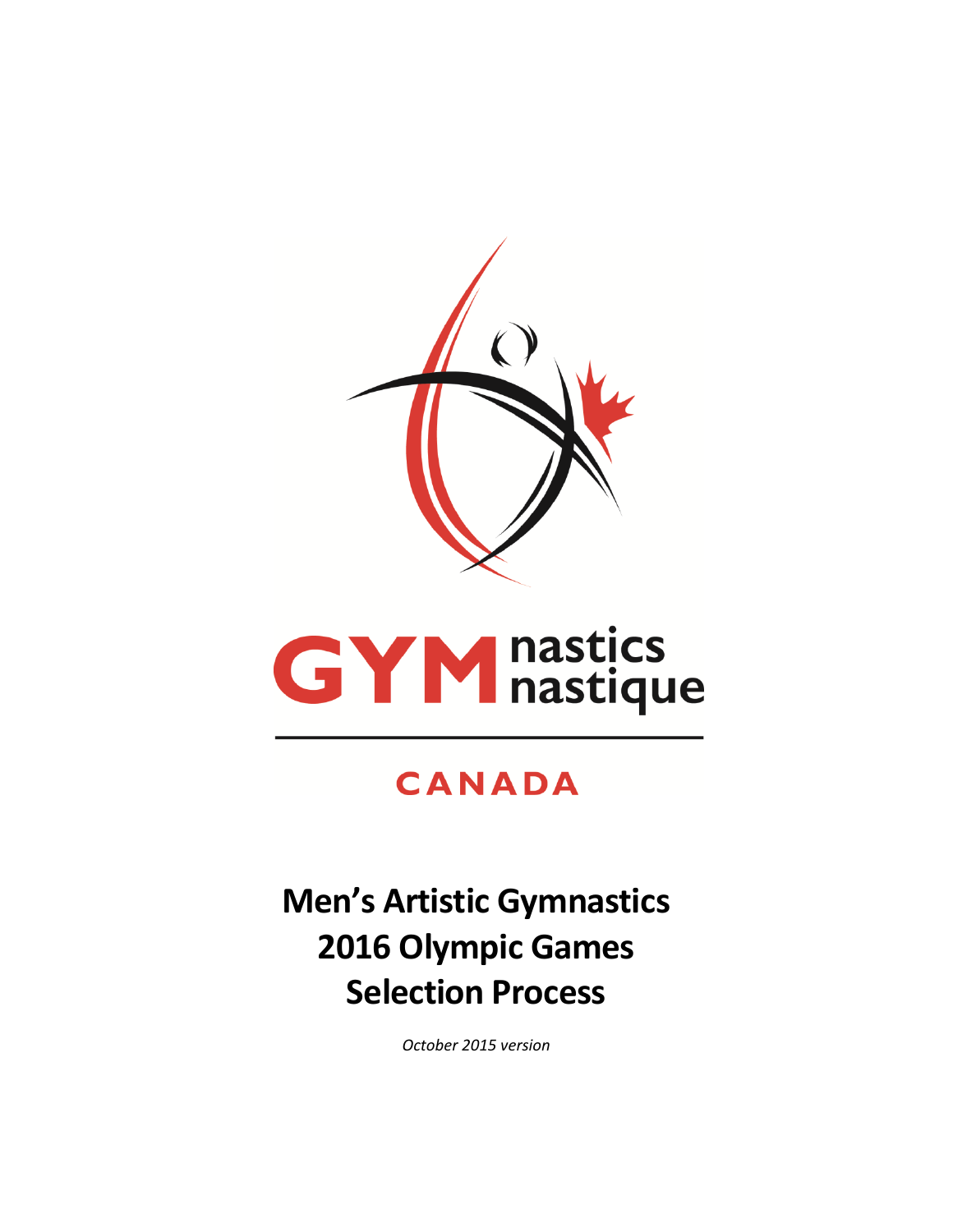# <span id="page-1-0"></span>TABLE OF CONTENTS

| 1.0 |  |  |  |  |  |
|-----|--|--|--|--|--|
| 1.1 |  |  |  |  |  |
| 1.2 |  |  |  |  |  |
| 1.3 |  |  |  |  |  |
| 2.0 |  |  |  |  |  |
| 3.0 |  |  |  |  |  |
| 4.0 |  |  |  |  |  |
| 5.0 |  |  |  |  |  |
|     |  |  |  |  |  |
| 5.1 |  |  |  |  |  |
| 5.2 |  |  |  |  |  |
| 5.3 |  |  |  |  |  |
| 5.4 |  |  |  |  |  |
| 5.5 |  |  |  |  |  |
| 6.0 |  |  |  |  |  |
| 7.0 |  |  |  |  |  |
|     |  |  |  |  |  |
| 7.2 |  |  |  |  |  |
| 7.3 |  |  |  |  |  |
| 8.0 |  |  |  |  |  |
| 9.0 |  |  |  |  |  |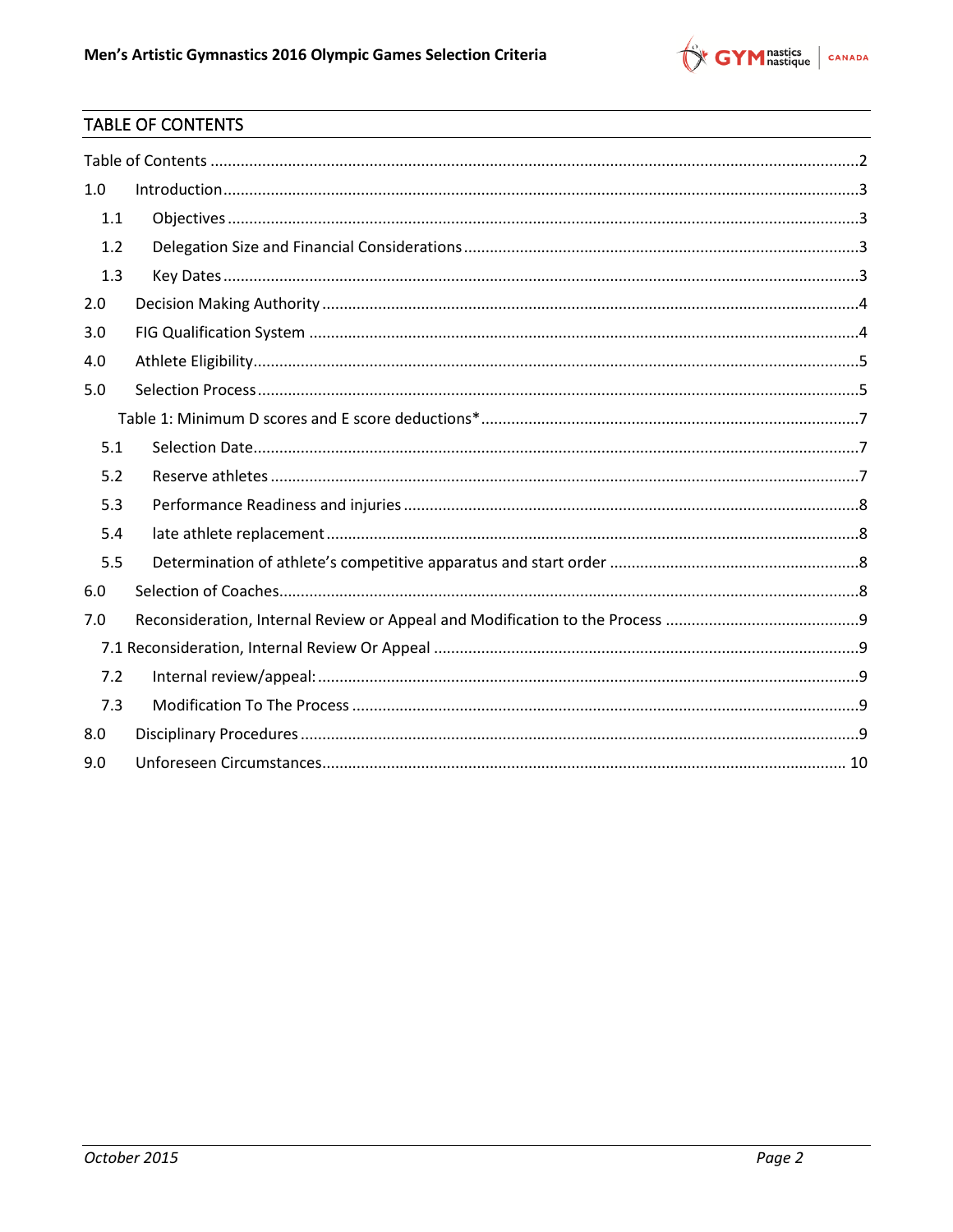

# <span id="page-2-0"></span>1.0 INTRODUCTION

The purpose of this document is to set out the process and criteria that will be used by the Men's Artistic Gymnastics (MAG) Program of Gymnastics Canada (GCG) to select athletes and coaches for nomination to the Rio 2016 Olympic Games Team, with the goal of selecting the best possible team for these Games.

# <span id="page-2-1"></span>1.1 OBJECTIVES

The objective of this selection process and procedures is to select the best possible team for these games to achieve the following targets:

- Place in top eight teams
- Place three athletes in the top 16 on an event or all around
- Qualify an athlete into 2 apparatus finals

If Canada qualifies for the Olympics with only one athlete, the objective will be to select an athlete capable of qualifying into a final (all around and/or apparatus) and provide Canada's best chance at a medal performance.

# <span id="page-2-2"></span>1.2 DELEGATION SIZE AND FINANCIAL CONSIDERATIONS

The Olympic team competition format is 5, 4, 3. The Canadian MAG Team will be composed of:

- **5 athletes**
- 2 Team coaches
- GCG National Team Director

Additional coaches and/or support team members may be nominated pending the number of accreditations available.

Official team travel, meals, accommodation and clothing expenses that are directly related to Games participation are the responsibility of the Canadian Olympic Committee (COC). COC will provide medical and therapy service through their Health Care Team while onsite at the games.

#### <span id="page-2-3"></span>1.3 KEY DATES

#### **2015**

| November 2        | End of 2015 World Championships                                                           |
|-------------------|-------------------------------------------------------------------------------------------|
| November 14-25    | Debrief Survey to athletes and coaches                                                    |
| November 29-6     | NT Camp and Evaluation of World Championships and plan for Olympic Test Event             |
| September-January | Rio long listing period and Zeus data entry deadline (athletes, coaches and support team) |

#### **2016**

| January         | Deadline for coaches to register with Coaches of Canada or renew membership |
|-----------------|-----------------------------------------------------------------------------|
| February        | Elite Canada or International Assignment                                    |
| March 19-19     | <b>UCIC and SR Team Training Camp</b>                                       |
| April 9-15      | <b>Preparation Training Camp (Brazil)</b>                                   |
| April 16-24     | 2016 Olympic Test Event (Rio, Brazil)                                       |
| May 31-June 5   | Canadian Championships (Edmonton)                                           |
| June 8          | Selection of athletes for Olympic Selection Pool                            |
| June 24-June 30 | Final camp and Olympic Trials (location TBC)                                |
| July 10         | Announcement of Olympic Team members                                        |
| July 12         | Team nominations final deadline                                             |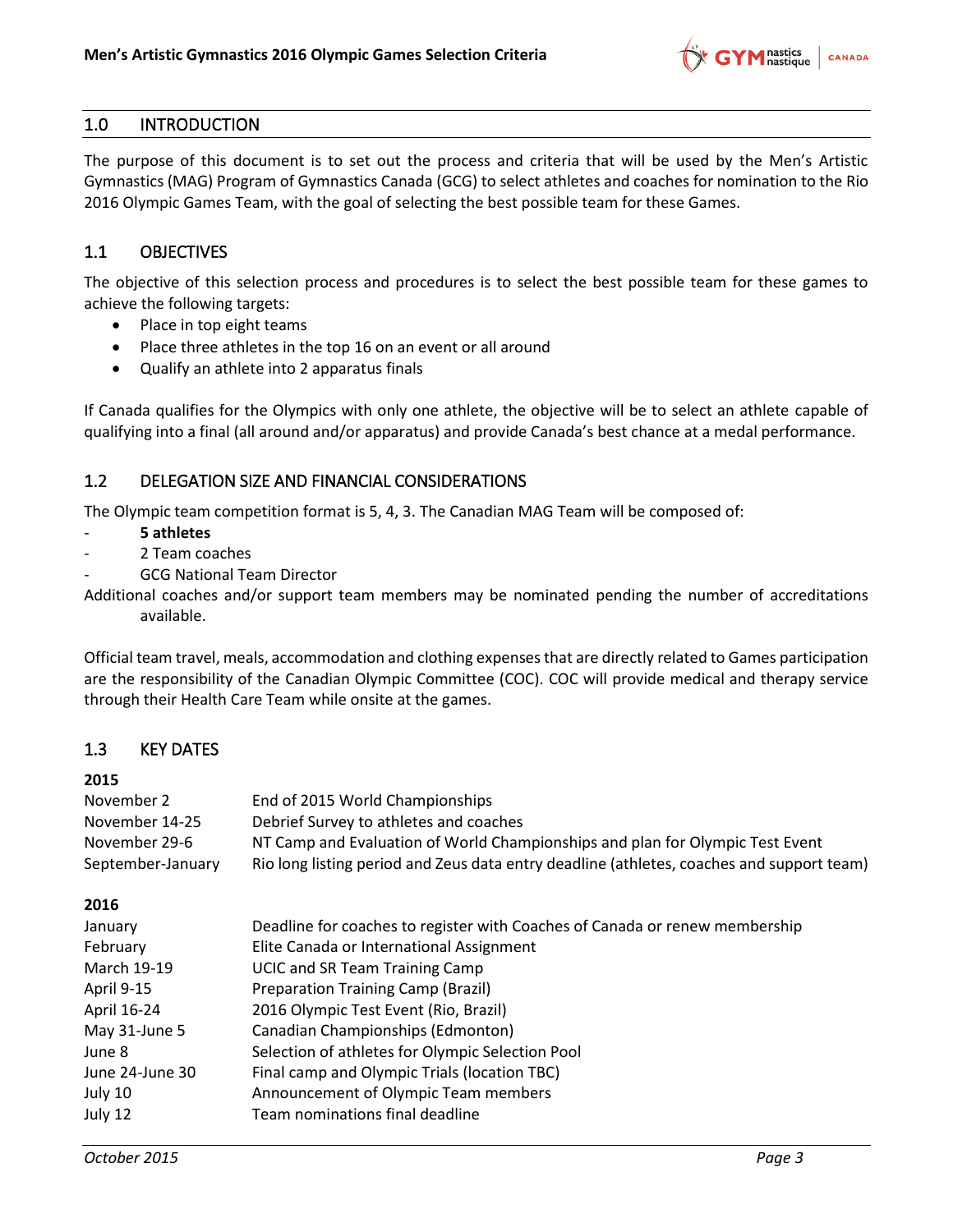

| July xx - Aug 1 | Final Team Preparation Camp (TBD Location) |
|-----------------|--------------------------------------------|
| August 5-21     | 2016 Rio Olympic Games                     |

#### <span id="page-3-0"></span>2.0 DECISION MAKING AUTHORITY

The Program Director (PD) – Artistic Gymnastics and the National Team Director (NTD) in consultation with the Men's Program Committee (MPC) are responsible for developing and approving the selection process and procedures for the team that will be nominated for the Rio 2016 Olympic Games.

The final selection of the athletes and coaches to be nominated to the COC will be the responsibility of the MAG Selection Working Group (SWG). The SWG is comprised of:

- MAG NTD
- MAG Brevet Judge involved in the Olympic Qualification Process
- PD Artistic Gymnastics

#### <span id="page-3-1"></span>3.0 FIG QUALIFICATION SYSTEM

Qualification for the RIO 2015 Olympic Games is based on the process set out by the Fédération Internationale de Gymnastique (FIG) as can be seen at:

<http://www.fig-gymnastics.com/publicdir/rules/files/olympic/Rio%202016-Qualification-system.pdf>

#### **Team Qualification**

The National Olympic Committees (NOCs) ranked 1st to 8th as per the Team ranking results of CI of the 1st Olympic Qualification Event (2015 World Championships) will qualify a team quota place (5 athletes).

NOCs ranked 9th to 16th as per the Team ranking results of CI of the 2015 World Championships will earn the right to participate in the 2nd Olympic Qualification Event (2016 Olympic Test Event).

The NOCs ranked 1st to 4th as per the Team ranking results of CI of the 2016 Olympic Games Test Event will qualify a team quota place (5 athletes).

#### **Individual Qualification**

The Individual Apparatus Medal Winners (gold, silver and bronze), as per the Individual ranking results of CIII of the **1st Olympic Qualification Event (2015 World Championships)** will each qualify for an individual quota place. These quota places, allocated to the athlete by name, cannot be allocated to athletes whose NOCs have qualified a team at the 2015 World Championships or at the 2016 Olympic Games Test Event (2nd Olympic Qualification event). Any places not directly allocated at the 2015 World Championships will be added to the quota places allocated at the 2016 Olympic Games Test Event.

The best ranked individual gymnasts up to the total of 96 MAG gymnasts and 96 WAG gymnasts as per the Individual ranking results of CI (all around results) of the 2nd Olympic Qualification (2016 Olympic Games Test Event) with maximum 1 per NOC. These places cannot be allocated to NOCs where a team has already obtained a quota at the 1st or 2nd qualification.

- If NOC ranked 5 - 8 as per the team ranking of CI from the 2016 Olympic Games Test Event qualify for the Olympic Games with one gymnast, the place will be allocated to the NOC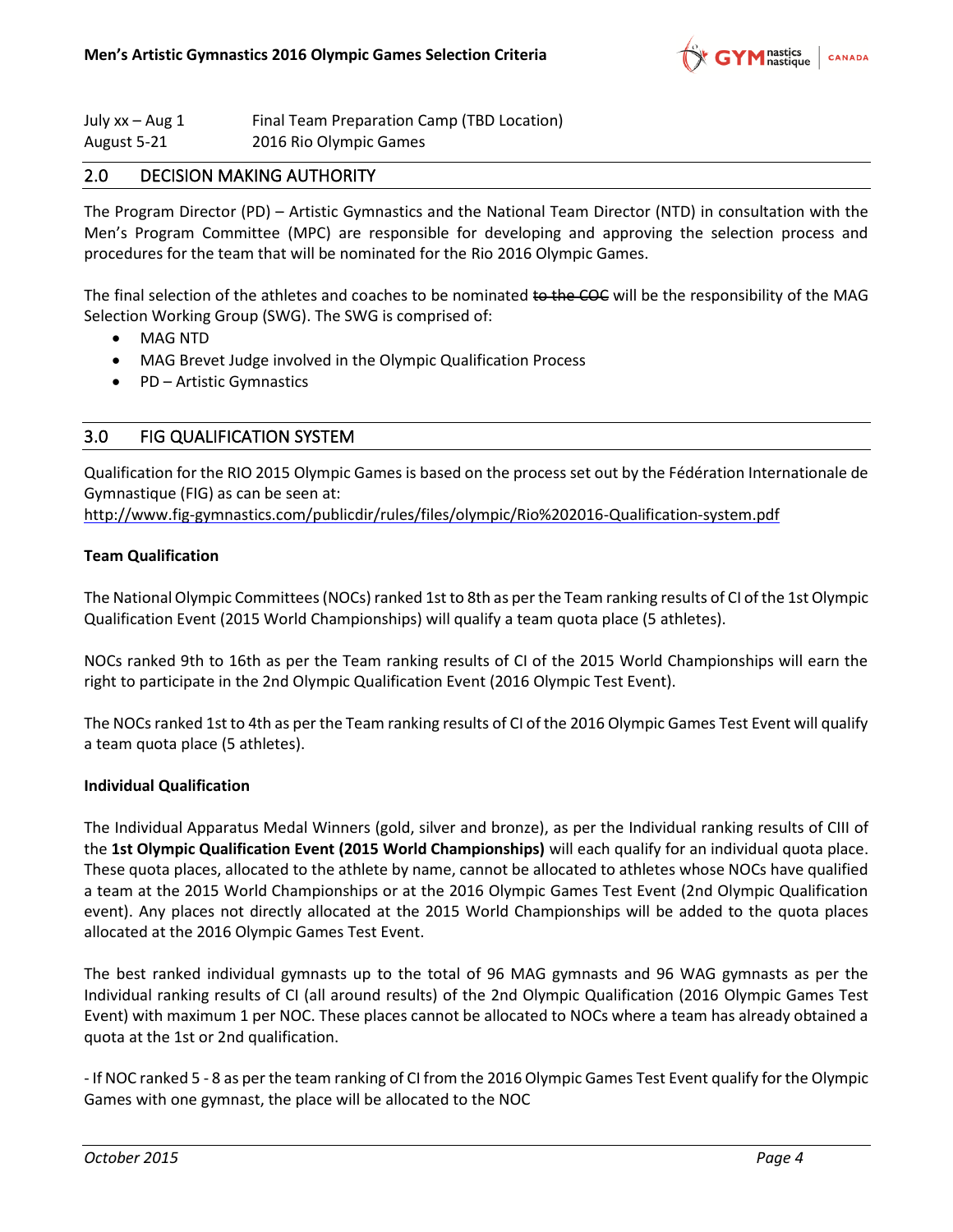

- If NOC with teams ranked 17 - 24 as per the Team ranking of CI from the 2015 World Championships qualify for the Olympic Games with one gymnast, these NOC will be entitled to decide which gymnast among their two ranked gymnasts will participate at the Olympic Games, provided that the results of the second best ranked gymnast are higher than the first reserve gymnast. The quota place will be allocated by name.

In case the quota of 96 male and 96 female gymnasts is not reached after the 2016 Olympic Games Test Event, the remaining quota places will be allocated to the NOCs not qualified to participate in the 2016 Olympic Games Test Event, as per the Individual ranking of CI from the 2015 World Championships (All-Around result) with maximum one (1) gymnast per NOC per gender until the quota of 96 is reached. These places will be allocated to the athletes by name.

#### <span id="page-4-0"></span>4.0 ATHLETE ELIGIBILITY

To be eligible for nomination to the 2016 Canadian Olympic Team, an athlete must:

- 1. Be a Canadian citizen (this refers to Rule 42 of the Olympic Charter).
- 2. Have a valid Canadian passport that expires after February 28, 2017.
- 3. Be in compliance with all relevant FIG, and IOC requirements for eligibility including possessing a valid FIG license with an expiry date no earlier than September 1, 2016.
- 4. Be a member in good standing of Gymnastics Canada
- 5. Born in 1998 or earlier and is a current named member of the GCG MAG Senior National team
- 6. Sign and submit the COC Athlete Agreement and Eligibility and Conditions Form no later than the deadlines set by COC
- 7. Provide all the information and documents necessary for the accreditation process and for all other purposes on Zeus by the deadlines set by GCG and the COC

#### <span id="page-4-1"></span>5.0 SELECTION PROCESS

#### 5.1 COC Long/Short List of Athletes

The SWG will identify a long list of potential team members between June and December 2015. The long list will be inclusive of eligible athletes based on results from domestic and international competitions and on health status.

#### 5.1.1 If Canada has qualified a full team (5 athletes):

The SWG will identify up to 10 athletes as the Olympic Selection Pool by June 8, 2016. The selection working group has the right to bring recommendations to exceed this number to the GCG Men's Program Committee (MPC) should special circumstances warrant an increase. The MPC will take a decision if they will increase the short list as recommended.

Athletes will be named to the Olympic Selection Pool based on an analysis of results and performances at domestic and international competitions, and based on the demonstrated ability of each athlete to contribute to the Team Objectives identified in section 1.1 above.

Results and performances from the following competitions will be analyzed\*:

- 2014 and 2015 World Championships
- 2016 Olympic Test Event
- 2016 World Cups and Pacific Rim
- 2016 Elite Canada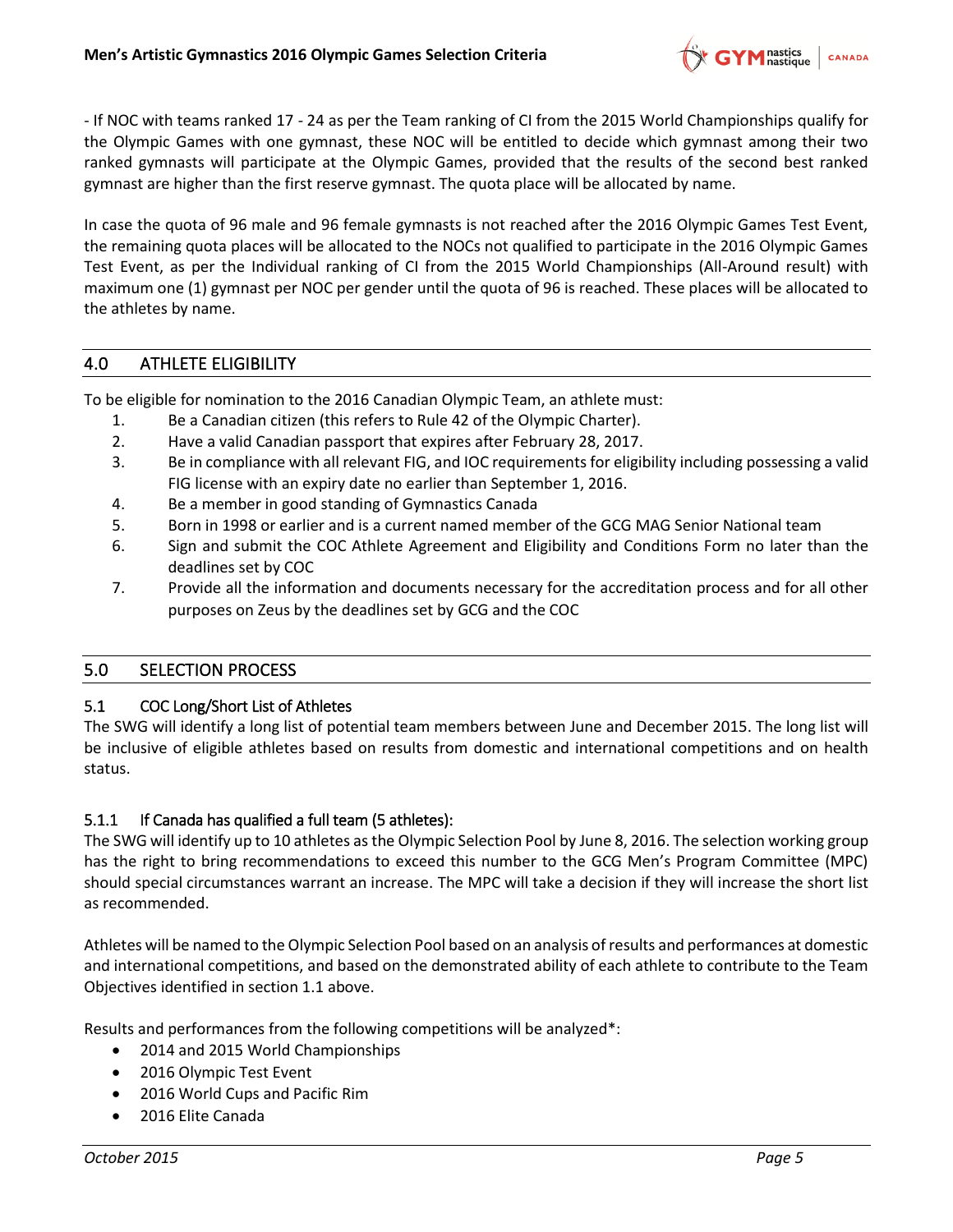

2015 & 2016 Canadian Championships

*\* After the selection process has been finalized and circulated, GCG may receive a new invitation for an international competition which may be beneficial for athlete or team preparation for the Olympic Games. In such a situation, the SWG, at its discretion, may add this competition to the list above. This information will be communicated to the athletes on the long list and their coaches as soon as a decision is made.*

The analysis will take into consideration, but will not be limited to, the following factors:

- The percentage of hit routines by the gymnast
- Start values (D Score) on each apparatus
- Execution (E Score) on each apparatus
- Consistency of performance on demand in competition and camps (particularly during major events such as World Championships and major games)

#### 5.1.2 If Canada has qualified a single athlete, and that qualification is not nominative:

Selection of the pool of athletes will be as described in 5.1.1 above and based on the demonstrated ability of each athlete to achieve the individual athlete objectives identified in section 1.1 above.

#### 5.1.3 Replacement of an athlete on the short list

The SWG may replace an athlete in the Olympic Selection Pool at any time up until July 2, 2016 if an athlete is no longer meeting the eligibility criteria and/or is no longer performing at the level expected of these athletes.

#### 5.2 Final selection of the athletes to be nominated for the 2016 Canadian Olympic Team

#### 5.2.1 Selection of a team

The selection process has been developed to select the team with the greatest potential to meet the team objectives identified in section 1.1.

The Selection Working Group will analyze all performances from competitions listed in 5.1.1 and all tests from the final Olympic selection camp in order to determine the 5 gymnasts who can produce the maximum Team score and who have the greatest chance for Individual medals.

The analysis will include a review of the best team combination using each athlete's best scores achieved over the meets listed, scores from single test competitions, scores from the All Around competition of the 2016 Canadian Championships and predicted final scores as agreed upon by the SWG.

Athletes will be selected for nomination to the Olympic Team based on the following:

- 1. Demonstrated ability to make a contribution towards the stated team objectives and have met the D scores and E score deductions stated in Table 1 below in the following priority order:
	- as an athlete strong on five or six apparatus;
	- as an athlete very strong on at least 3, and preferably 4 apparatus who can contribute to the team result as follows:
		- $\circ$  the contribution that the athlete would make on the apparatus where the team total(s) is(are) lower, as well as
		- $\circ$  the number of apparatus on which an athlete could contribute; the contribution must assist in obtaining a better team total on each apparatus, as well as
- 2. Demonstrated ability to win a medal in an apparatus final at the Rio 2016 Olympic Games;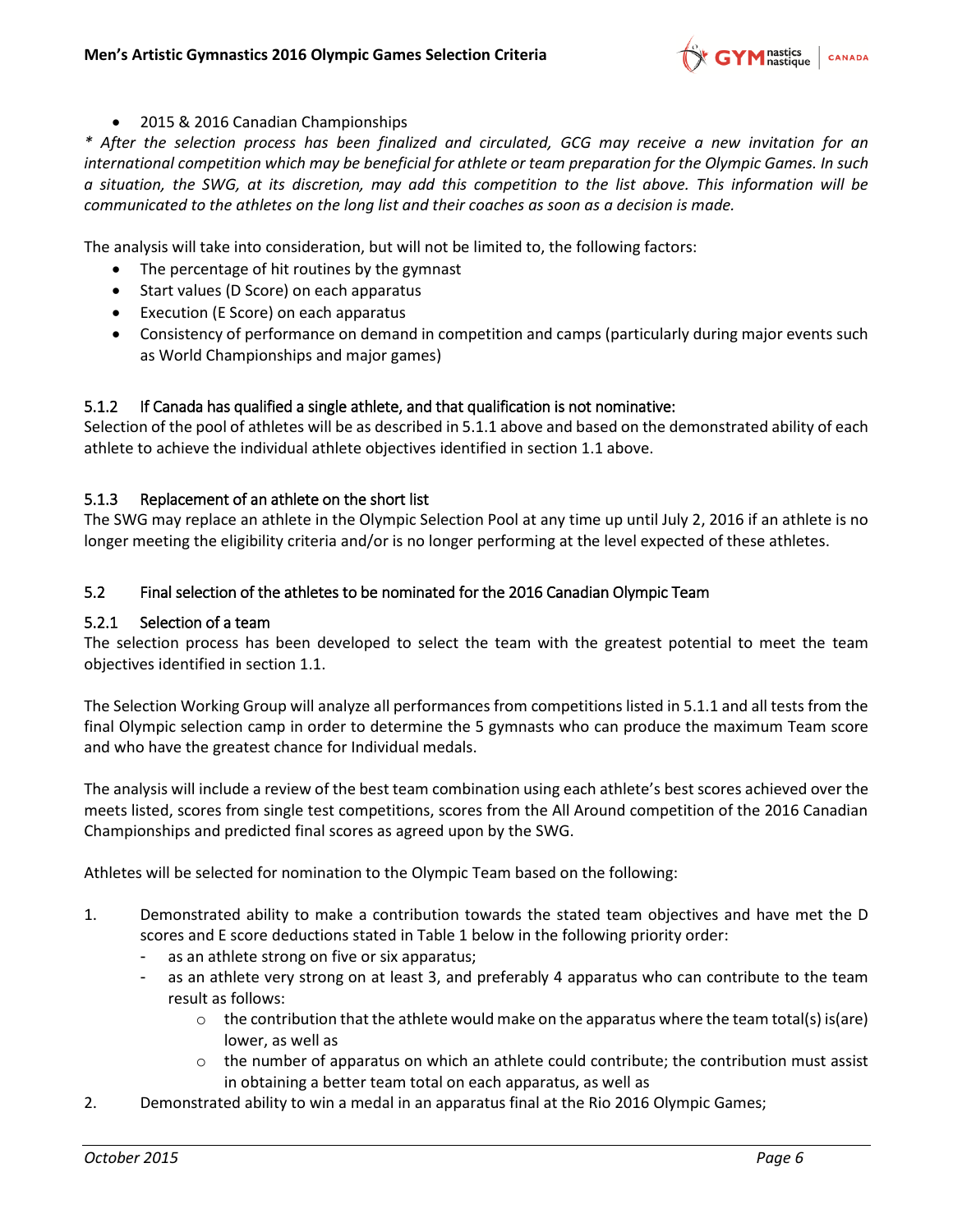

- 3. Demonstrated ability to qualify for an apparatus final at the Rio 2016 Olympic Games;
- 4. If spots still remain open on the team, the remaining athletes will be nominated based upon an analysis of the team composition, the need to balance the team, and an individual athlete's demonstrated potential to make a contribution towards the team total which is comparable or close to the athlete(s) already selected as per the Priority 1 above.

#### **5.2.2 Selection of an individual athlete**

If Canada has qualified only a single athlete quota spot, athlete selection will be made based on analysis of the results and performances from the competitions listed in 5.1.1 culminating with the 2016 Canadian Championships. Priority will be as follows:

- 1. Demonstrated ability to win a medal in an apparatus final at the Rio 2016 Olympic Games;
- 2. Demonstrated ability to make an apparatus final at the Rio 2016 Olympic Games;
- 3. Demonstrated ability to make a contribution towards the stated objectives and have met the D scores and E score deductions stated in Table 1 below in the following priority order:
	- as an athlete strong on five or six apparatus;
	- as an athlete very strong on at least 3, and preferably 4 apparatus

|                                                    | <b>Floor</b> | <b>Pommels</b> | <b>Rings</b> | Vault       | <b>Parallel Bars</b> | <b>High Bar</b> |
|----------------------------------------------------|--------------|----------------|--------------|-------------|----------------------|-----------------|
| Avg. Execution<br>deductions for a<br>HIT Routine. | $1.3 - 1.6$  | $1.6 - 2.0$    | $1.4 - 1.7$  | $0.7 - 1.2$ | $1.5 - 2.0$          | $1.8 - 2.5$     |
| <b>Required Start</b><br>Values                    | $6.0 - 6.2$  | $6.0 - 6.2$    | $6.2 - 6.3$  | $5.2 - 6.0$ | $6.0 - 6.5$          | $6.0 - 6.5$     |
| Final individual<br>Avg. score                     | 14.8         | 14.3           | 14.5         | 14.4        | 14.5                 | 14.3            |
| <b>Target Team score</b>                           | 44.4         | 42.9           | 44.1         | 43.2        | 43.2                 | 43.0            |

<span id="page-6-0"></span>*Table 1: Minimum D scores and E score deductions\**

*\*The scores above may be revised by the NTD following a review of the results from the 2015 World Championships and the 2016 Olympic Test Event.*

# <span id="page-6-1"></span>5.1 SELECTION DATE

The final team selection will take place following the 2016 Canadian Championships. Team nominations will be done by GCG and team members will be announced by COC and GCG on July 10, 2016.

#### <span id="page-6-2"></span>5.2 RESERVE ATHLETES

The SWG may identify one or more reserve athlete(s) for the 2016 Olympic Games team although there is no obligation to name a reserve. The reserve will be identified based on the criteria used for the selection of the athletes on the team.

The reserve athlete(s) will not have the status or privileges of a team athlete but may be required to train and travel with the team to the pre-Games training camp. Reserve athletes will be required to maintain competitionready status until the date of the late-athlete replacement deadline.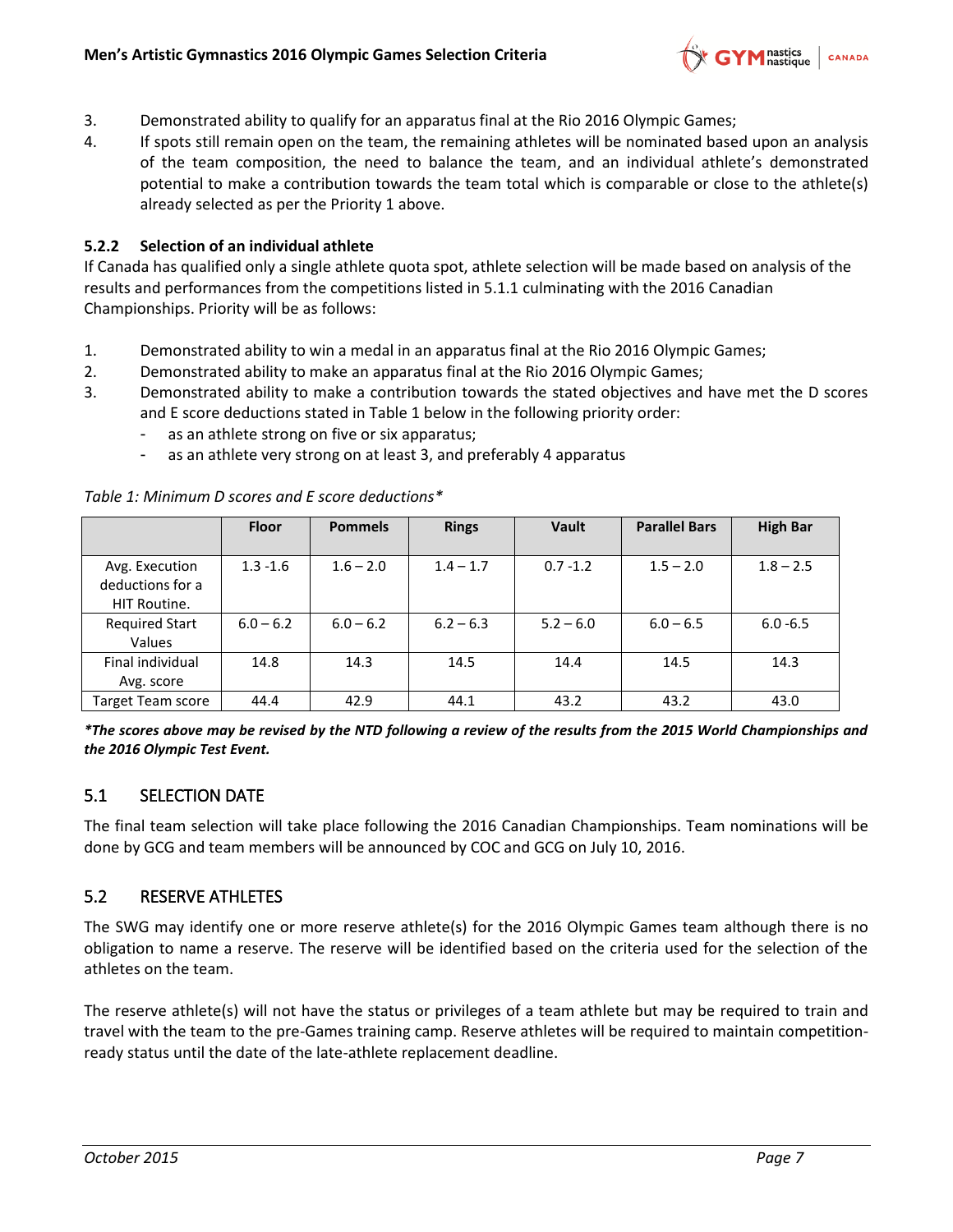### <span id="page-7-0"></span>5.3 PERFORMANCE READINESS AND INJURIES

If an athlete cannot participate in a competition due to injury, or other unforeseen circumstance, then the NTD, in consultation with the Team Coach(s), the personal coaches and PD-AG, will determine if the reserve member of the team should replace that athlete. If it is decided that the athlete should be replaced the coaching staff, team manager or the MPD will submit the official request for change. It is possible in such a case that the ranking of this athlete's coach may also change for that competition. If time permits and it is deemed to be beneficial for the team, the awarding of points for coach selection will be repeated upon removal of the injured athlete and the addition of the replacement.

# <span id="page-7-1"></span>5.4 LATE ATHLETE REPLACEMENT

Any athlete substitution made after July 30 (date subject to confirmation by the International Olympic Committee (IOC), is subject to the Late Athlete Replacement Policy and no longer at the discretion of GCG or the COC.

# <span id="page-7-2"></span>5.5 DETERMINATION OF ATHLETE'S COMPETITIVE APPARATUS AND START ORDER

The results of all trials, tests and model trainings and will be analyzed to determine which gymnasts competing on what apparatus will generate the maximum possible team score.

The NTD together with the PD-AG will consult with the other coach(s) in deciding the start order. However the final decision is the sole responsibility of the NTD

As per the FIG regulations the competing team and order of competition on each event shall be decided no later than 24 hours prior to the competition. Any final changes to the team will be made by the NTD in consultation with the Team Coach(s) and will always be based on selecting the best possible team to achieve the stated performance goals of the MAG program.

#### <span id="page-7-3"></span>6.0 SELECTION OF COACHES

The GCG MAG NTD will have the overall authority for MAG team decisions.

The NTD and PD-Artistic will select Team coaches following the selection of the athletes. Only the coaches of an athlete on the team will be considered as potential team coaches. Coach selection will be based upon the following criteria:

- The number of available coach accreditations;
- An individual's experience and performance in previous important international competitions;
- Demonstrated ability to work well in a team setting, to collaborate with the other MAG team coaches and GCG support team members and to contribute significantly to overall team success without bias;
- Demonstrated ability to proactively identify and resolve potential team issues related to the management of the team on the floor (warm-up and competition);
- Demonstrated ability and willingness to communicate openly and in a constructive manner with all members of the Canadian Olympic Team;
- Demonstrated ability to handle pressure and personal stress while continuing to support the needs of teammates in high pressure situations;
- An ability and commitment to attend all Team meetings, activities (including training camps) and events as required by the GCG Olympic Team Leader;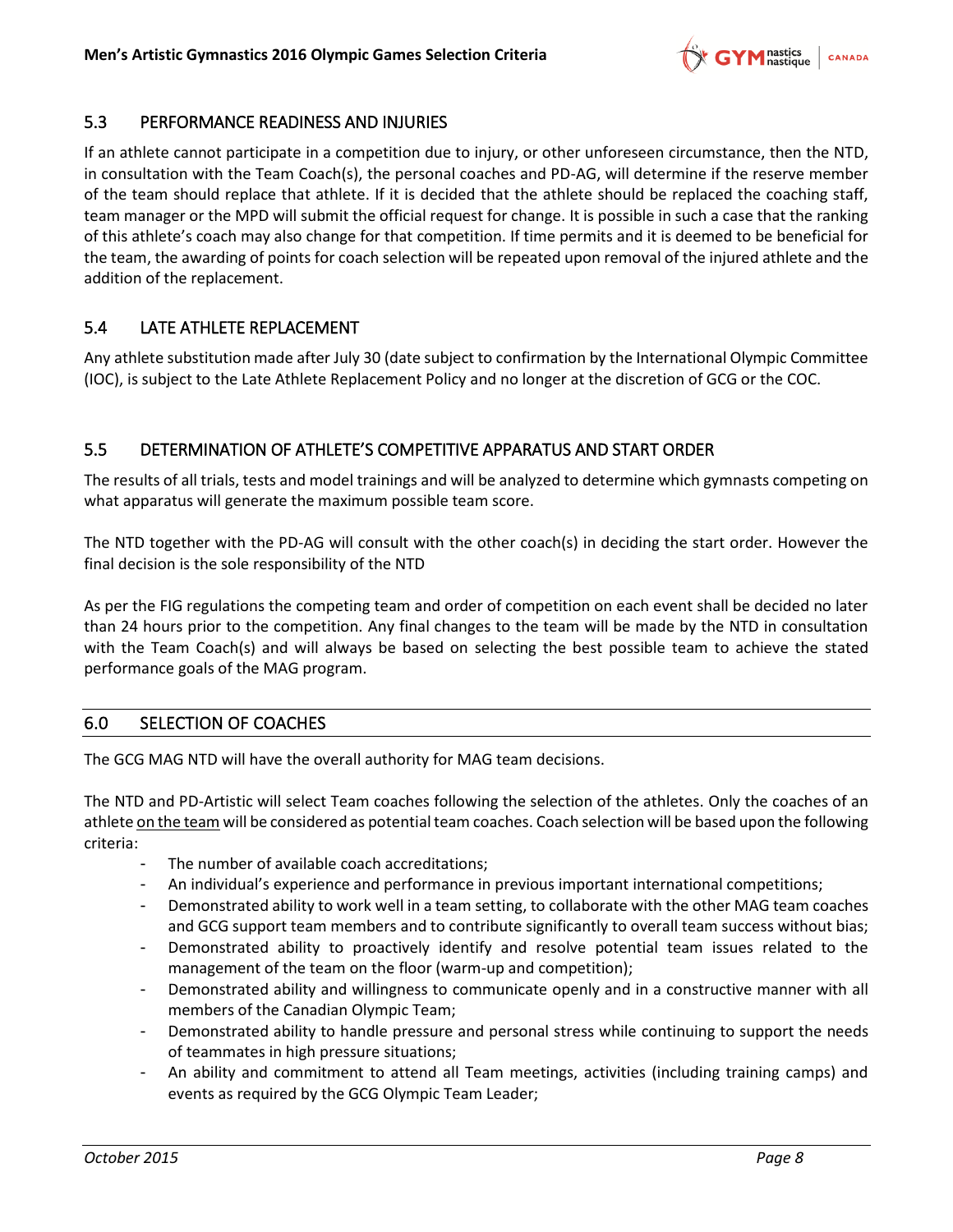

- The ranking of the athletes on the team from the selection process may be taken into consideration during coach selection
- All team coaches must be members of Coaches of Canada no later than January 31, 2016, and provide proof that membership and police check expiry dates are no earlier than September 1, 2016.

COC coaching qualification and/or membership requirements in effect at the time of the Rio 2016 Olympic Games will apply to all official team coaches.

In the event that the NTD is not an accredited member of the team, the NTD will still provide direction to the team at the Games, however one of the coaches will be named as Team Head Coach with responsibilities that will be outlined at the time of selection.

#### <span id="page-8-0"></span>7.0 RECONSIDERATION, INTERNAL REVIEW OR APPEAL AND MODIFICATION TO THE PROCESS

#### <span id="page-8-1"></span>7.1 RECONSIDERATION, INTERNAL REVIEW OR APPEAL

An athlete who is in disagreement with a decision made in the application of the process may request reconsideration by the MAG NTD. The request must be made in writing no more than two working days from the day of circulation of the decision. It must include the rationale supporting the request and the alleged errors in the application of the process. The MAG NTD and the PD-AG will then review the request and make a decision. The MAG NTD shall give written reasons for the decision to the athlete within two working days from the receipt of the written request.

#### <span id="page-8-2"></span>7.2 INTERNAL REVIEW/APPEAL:

A request for review or appeal will be dealt with according Section 39 – Appeals of the GCG Policies and Procedures Manual in effect at the time of the dispute. The request must be made no more than two working days from the day of announcement of the list of athletes and coaches who have been selected to the team. The request must be in writing and must include the rationale supporting the request and the alleged errors in the application of the process.

#### <span id="page-8-3"></span>7.3 MODIFICATION TO THE PROCESS

The MAG NTD reserves the right to make changes to this document to ensure the identification of the best team possible for the Rio 2016 Olympic Games in case of:

- major change to the information provided by FIG or IOC
- injuries to several athletes of the selection pool
- unforeseen circumstances beyond the control of GCG
- an exceptional situation which has a significant impact on any step of the selection process which will prevent the NTD from fairly applying the process as written. The NTD may take into consideration any factor or circumstance he deems relevant.

Any changes to this document must be endorsed by the MAG Program Committee and will be communicated directly to the coaches and athletes involved in the process.

#### <span id="page-8-4"></span>8.0 DISCIPLINARY PROCEDURES

a) Failure to comply with FIG and/or GCG rules, regulations, policies or directives will be addressed by GCG MAG NTD and/or the GCG Chief Technical Officer (CTO) who will follow with proper action or sanction before,